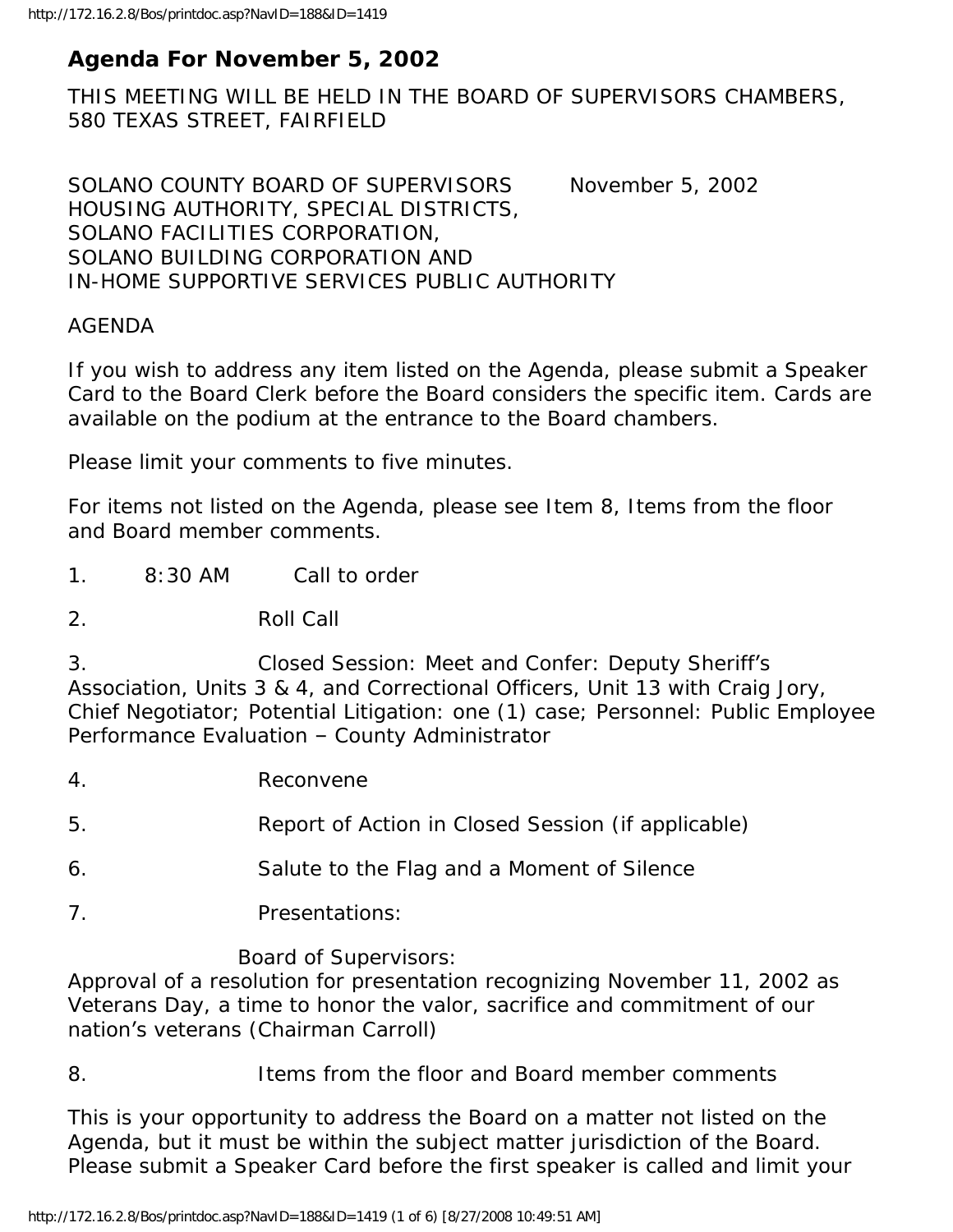comments to five minutes.

- 9. Additions to or Deletions from the Agenda
- 10. Approval of the Agenda
- 11. Approval of Consent Calendar

The Board considers all matters listed under the Consent Calendar to be routine and will adopt them in one motion. There will be no discussion on these items before the Board votes on the motion unless Board members, staff or the public request specific items be discussed and/or removed from the Consent Calendar. If you wish to address specific items on the Consent Calendar, please submit a Speaker Card before the Board takes action on the Consent Calendar and appropriately limit your comments to five minutes.

# CONSENT CALENDAR

## GENERAL GOVERNMENT

12. Clerk of the Board of Supervisors:

Approval of Minutes: None

13. Board of Supervisors:

Approval of a proclamation declaring November, 2002 as Lung Cancer Awareness Month (Supervisor Silva)

## 14. County Counsel:

Adoption of a resolution and execution of a quitclaim deed to transfer the County's undivided one-half interest in the Old Town Hall, Vacaville to the City of Vacaville (4/5 vote required) (no financial impact)

15. Human Resources:

A) Adoption of a resolution amending the Alphabetical Listing of Classes and Salaries to reflect Assistant Superintendent, Juvenile Hall, with a monthly salary range of approximately \$4,448 - \$5,406

B) Adoption of resolutions amending the Alphabetical Listing of Classes and Salaries to add the new classification of Chief Deputy Public Administrator/ Public Guardian/Public Conservator, Deputy Public Administrator/Public Guardian/Public Conservator and Public Administrator/Public Guardian; adoption of a resolution amending the Allocation List in the Public Guardian's Office and the Sheriff's Office to reflect the classification changes

# HEALTH AND SOCIAL SERVICES

16. Health and Social Services:

A) Approval of a grant agreement in the amount of \$35,000 to accept funding from the Public Health Institute/California Center for Research on Women and Families for the period of October 1, 2002 through September 14,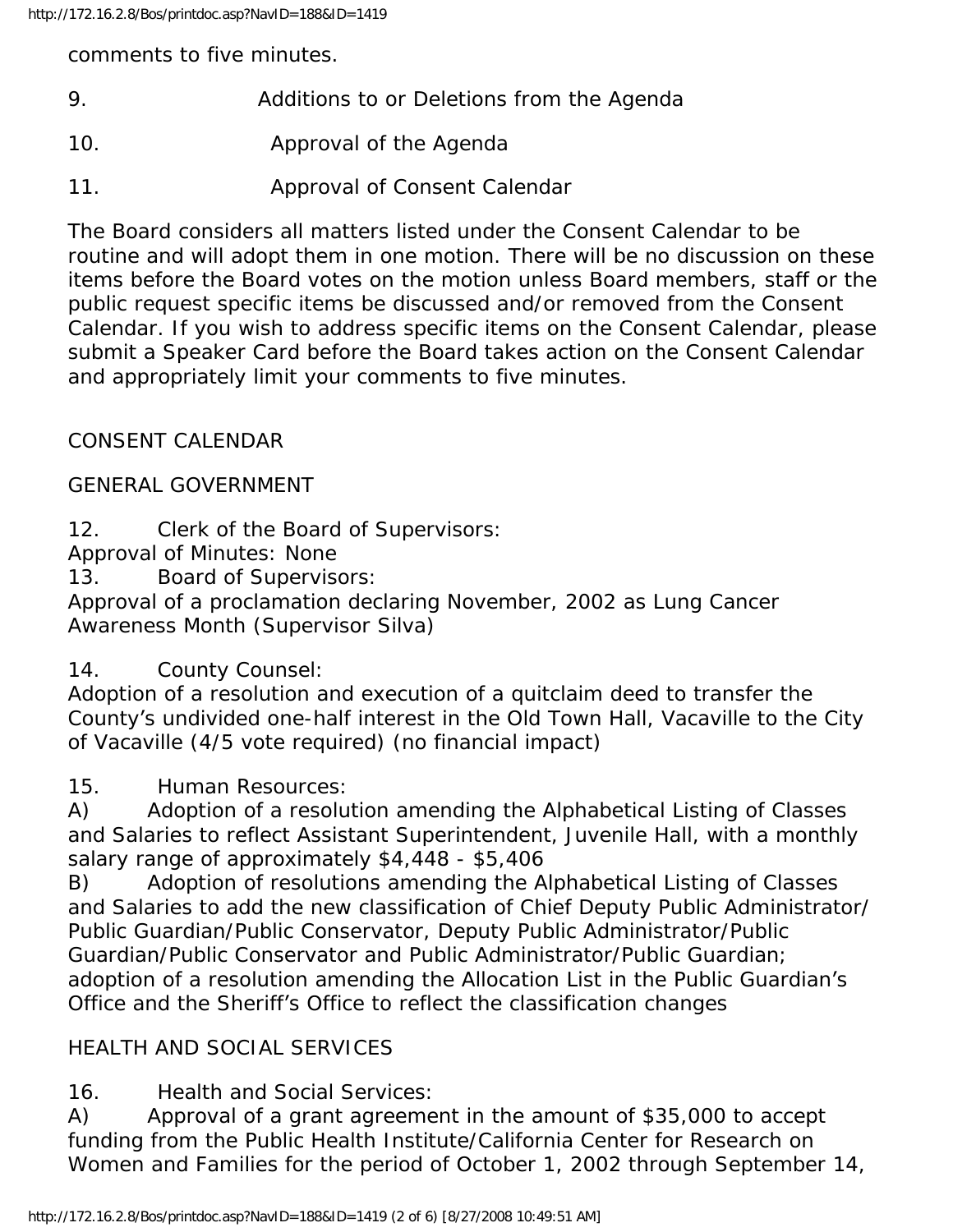2003 for a CalWORKS/Child Welfare Partnership Project; authorize the Chairman to sign the agreement; approve an appropriation transfer in the amount of \$31,000 from Unanticipated Revenue (4/5 vote required) (incurred costs covered entirely by grant – no County Cost)

B) Approval to submit a grant application to the State for funding in the amount of \$255,000 to develop the Strengthening Connections Initiative, a Safe and Drug-Free Schools and Communities Prevention Program for a period of five years (County to receive \$70,000 - \$90,000 in initial 3 year period; years 4 and 5 funded at 75% and 50% respectively)

C) Approval to accept grant funding in the amount of \$45,050 from the State Emergency Medical Services Authority for the period of April 1, 2002 through December 31, 2003 to revise and implement the Solano County Trauma Care Plan; approval of an appropriation transfer in the amount of \$20,000 from Unanticipated Revenue for the purchase of Computer software, hardware ,and professional services (4/5 vote required) (project is fully funded from the grant)

## CRIMINAL JUSTICE

17. Child Support Services:

Approval of an addendum to the bulk mailing services contract with Printing Networking Mailing Information Technology to include internet access to account information and the payment of child support by credit or debit card (no County Cost)

### 18. Probation:

Approval of an amendment to the Allocation List adding 1.0 FTE Assistant Superintendent, Juvenile Hall position and deleting 1.0 FTE Supervising Group Counselor position (approximate increase in salary/benefits of \$665 per month)

### 19. Sheriff/Coroner/Public Administrator:

A) Adoption of a resolution authorizing the Sheriff to sign a Boating Equipment and Operations Agreement in the amount of \$23,400 with the Department of Boating and Waterways for a period of fifteen years; approval of an appropriation transfer from Unanticipated Revenue in the amount of \$23,400 to the Boating Marine Patrol Fund for the purchase of miscellaneous Boating Program equipment (4/5 vote required) (no County match required) B) Adoption of a resolution authorizing the County Office of Emergency Services Manager to sign a grant application in the amount of \$167,861 with the State Emergency Services Office for participation in the State Domestic Preparedness Equipment Program; approval of an appropriation transfer from Unanticipated Revenue in the amount of \$136,611 to purchase equipment for emergency first responders (4/5 vote required) (Federally funded – no County match required)

### LAND USE/TRANSPORTATION

20. Transportation: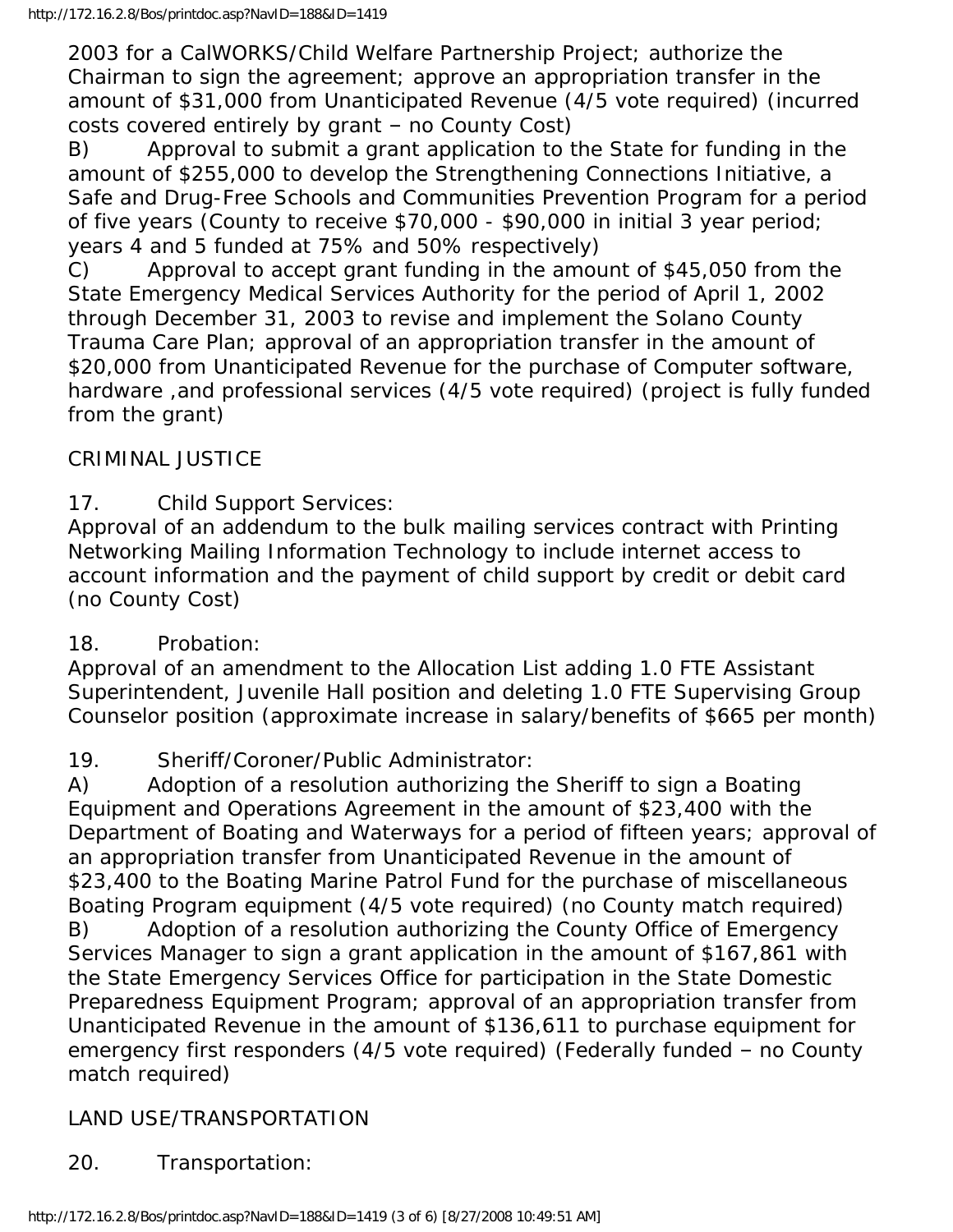A) Approval of an agreement with D.H. Blattner & Sons, Inc. for the maintenance and repair of specific county roads during the construction of the High Winds wind power project in the Montezuma Hills area (minimal cost to Road fund to prepare and implement agreement will be reimbursed by contractor)

B) Adoption of a resolution approving Solano County's Disadvantaged Business Enterprise Program for federally assisted transportation projects for federal fiscal year 2002-03 (no funding required) **OTHER** 

21. Agriculture:

Adoption of a resolution authorizing the Agricultural Commissioner/ Sealer to execute an agreement with the State for the Pest Detection Trapping Program for July 1, 2002 through June 30, 2003 and any amendments for the same period; approval of an appropriation transfer in the amount of \$67,052 from Unanticipated Revenue to fund purchases/

expenditures for the Program (4/5 vote required) (Program fully funded by State)

SPECIAL DISTRICTS GOVERNED BY THE BOARD OF SUPERVISORS: None

## SCHEDULED CALENDAR

22. Rescheduled Consent Items: (Items pulled from Consent Calendar above)

- $(A)$   $E)$
- $(B)$  F)
- $(C)$   $G)$
- $D)$  H)

GENERAL GOVERNMENT

23. County Administrator:

 A) Receive an informational report from the County Administrator announcing the selection of the firm chosen to design and construct the new Solano County Government Center in downtown Fairfield

B) Receive the final report on the outcome of the 2002-03 State Budget process and 2001-02 legislative session from Paul Yoder, Solano County's Legislative Advocate; consider adoption of Solano County 2003 Legislative Platform

C) Consider appointment of a member and alternate to the Board of Directors of the California State Association of Counties (CSAC) for 2003 HEALTH AND SOCIAL SERVICES

24. County Administrator/Health and Social Services:

A) Receive a report on the Health and Social Services Department's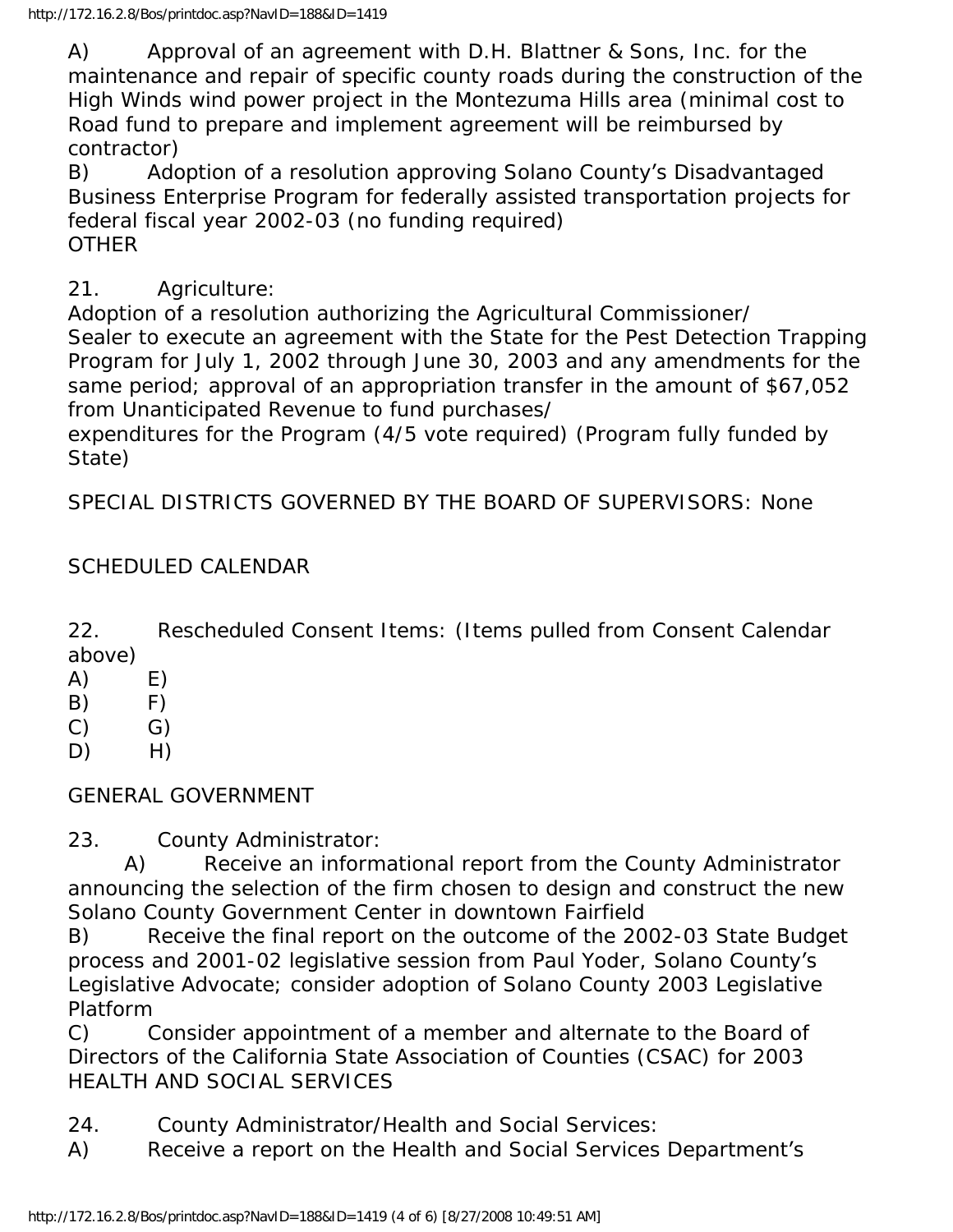(H&SS) FY2001-02 year-end fiscal status; approve an increased appropriation for Health and Social Services of \$1,345,685 from the General Fund Contingency to fund the General Fund share of the deficit (4/5 vote required); approve an appropriation transfer in the amount of \$2,907,554 in expenditures (\$1,561,869 in revenues and \$1,345,685 in a one time transfer from the General Fund) (4/5 vote required)

B) Consider approval of contract amendments for various Mental Health Agreements for FY2001/02 as outlined in the staff report (on file with the Clerk); authorize the Chairman to sign the agreements

C) Consider approval of contract amendments for various agreements providing mental health services to children for FY2001/02 as outlined in the staff report (on file with the Clerk); authorize the Chairman to sign the agreements

D) Consider approval of a contract with Santa Clara County in an amount not to exceed \$425,650 for two (2) dedicated Community Treatment Facility beds at Starlight Adolescent Center for FY2000/01 and FY2001/02; authorize the Chairman to sign the contract

25. Treasurer/County Administrator/Health and Social Services:

A) Consider approval of Addendum (A) to the Treasurer/Tax Collector/ County Clerk's Investment Policy approved by the Board of Supervisors on March 26, 2002 which will direct the investments for the Tobacco Endowment

B) Consider approval of the Expenditure Plan for Tobacco Master Settlement Agreement (MSA) funds that provides for spending approximately \$3.8 million in FY02/03, \$4.35 million each in FY03/04 and FY04/05, and then re-assess/revise the Plan based on existing and projected fiscal and economic conditions; direct the Treasurer to assume spending of \$3.5 million annually in FY05/06 and beyond for investment planning purposes; approve a budget transfer to appropriate \$55,713,685 in Tobacco Master Settlement Bond Proceeds (4/5 vote required)

C) Accept the Master Settlement Agreement (MSA) Update Report; authorize the Director of Health and Social Services to negotiate an amendment to the County Medical Services Program (CMSP) Participation Agreement in an amount not to exceed \$1.5 million for a total contract amount of \$11.5 million, approve the use of MSA funds to pay 50% of the negotiated amendment and authorize the Chairperson to sign the resulting amendment; approve various contracts and amendments for MSA activities as outlined on the staff report and authorize the Chairman to sign the resulting agreements

## CRIMINAL JUSTICE: None

### 12:00 NOON ADJOURN TO GROUND BREAKING CEREMONY OF THE NEW JUVENILE DETENTION FACILITY, 2100 WEST TEXAS STREET, FAIRFIELD

## LAND USE/TRANSPORTATION

- 26. Environmental Management:
- A) Consider initiating proceedings for vacation of a portion of Meridian